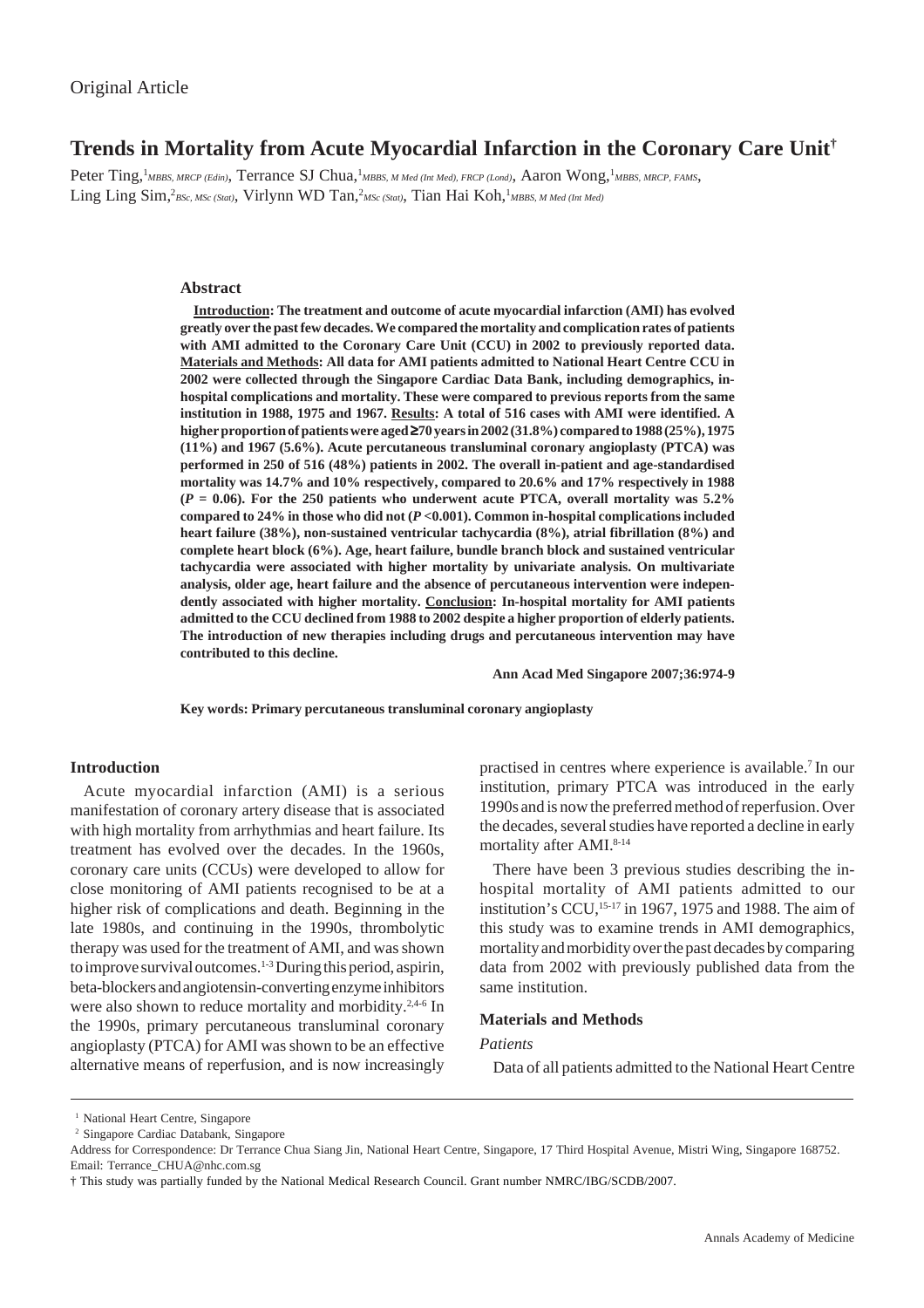CCU in 2002 with AMI were collected through the Singapore Cardiac Data Bank. Patients were admitted either directly from the Emergency Department or transferred from other departments in the hospital. The diagnosis of AMI followed the WHO MONICA criteria for definite AMI, based on a combination of history, raised cardiac enzymes and electrocardiography.19-21 Patients were categorised at the time of admission according to the classification of Killip and Kimball for signs of heart failure.<sup>22</sup>

These data were compared against an earlier cohort of 184 patients admitted over a 4-month period to our CCU in 1988,15 and mortality data from previous studies in 1967 and 1975.16,17 There was no age limit to admissions to CCU in 1988 and 2002, and AMI patients were admitted if they had acute ST-elevation myocardial infarction or if they were haemodynamically unstable requiring inotropic support or intra-aortic balloon pump counterpulsation. Patients who needed ventilatory support or monitoring for frequent ventricular arrhythmias were also admitted. We do not have data on admission policies for 1967 and 1975.

## *Statistical Analysis*

Univariate analysis using chi-square tests assuming *P* <0.05 as significant was performed to identify clinical features and complications associated with a poorer prognosis. Multiple logistic regression analysis was then carried out (using categorical modelling) to determine which factors were independently associated with a poorer prognosis.

## **Results**

## *Demographics*

In 2002, 516 patients were admitted to the CCU with AMI, of which 84% were  $\geq 50$  years of age (Table 1). Between the different periods, there was an increasing proportion of patients aged ≥70 years old: 5.6%, 11%, 25% and 31.8%, in 1967, 1975, 1988 and 2002 respectively  $(P \le 0.001)$ . There was also a declining proportion of patients below the age of 50 years, from 33% (1967) to 28% (1975), to 21% (1988) and 16.3% (2002). In 2002, 364 were men and 152 women, giving a male-to-female ratio of 2.4:1, compared to 2.7:1 in 1988.

Indians comprised a higher proportion of the study population (13%) compared to their proportion in the general population  $(8.1\%, P \le 0.001).^{23\cdot25}$  This was also noted in 1988 [17% of the study population compared to 7% in the general population, (*P* <0.001)] (Table 2). From 1988 to 2002, the proportion of Indian and Malay infarct patients decreased, from 17% to 13% for Indians, and 18% to 13% for Malays. Correspondingly, there was an increase in proportion of Chinese patients in the study population in

#### 2002, 71% compared to 60% in 1988 (*P* <0.001).

Of the 516 patients with AMI admitted to CCU, 67% had ST-elevation myocardial infarction and 33% non-STelevation myocardial infarction. Forty-nine per cent had infarcts involving the anterior territory (including anterior septal and anterior lateral), 37% involving the inferior and 2.9% had both anterior and inferior territory infarcts. In 1988, 82% of all infarcts were Q-wave infarcts and 18% were non-Q-wave infarcts.

In 2002, primary PTCA was performed in 250 patients, 6 had thrombolysis and the others medical therapy. The reasons for conservative medical therapy included non-ST-elevation myocardial infarction, late presentation, lack of consent, or presence of contraindications. Primary PTCA was not available in 1988, and treatment options available then were either thrombolysis or medical therapy. Primary PTCA first became routinely practised in our institution in the early 1990s.

## *Complications of AMI*

Table 3 shows the incidence of complications in 1988 and 2002. The patients in 2002 were further subdivided into those that had primary PTCA and those who did not. Heart failure, defined as Killip classification II and above, was the most common complication, affecting 39.7% in 1988 and 37.8% in 2002 (18.2% Killip II, 10.1% Killip III and 9.5% Killip IV). Of the patients who had PTCA, 24% had heart failure compared to 50.4% in those who did not undergo PTCA (*P* <0.001). The incidence of heart failure also increased with the patient's age (Fig. 1). Below the age of 40 years, only 17% had heart failure compared to 54% above 69 years of age. Diabetes mellitus was also associated with higher rates of heart failure  $(P = 0.008)$ .

#### *Mortality of AMI*

In-hospital mortality rates, including the age-specific and age-standardised rates for the different time periods,



Fig. 1. Incidence of complications with age.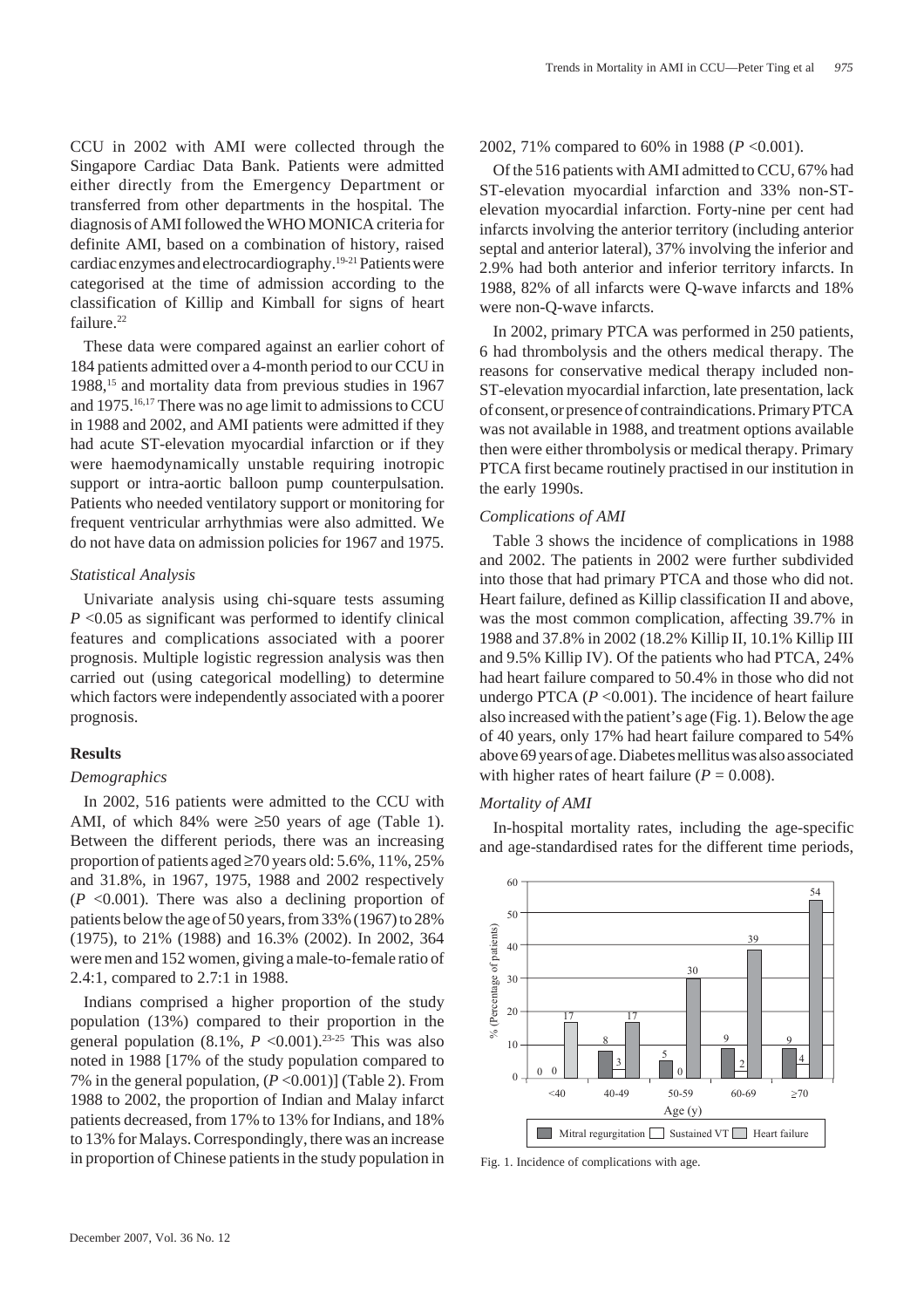|           | 1967        |               | 1975        |               | 1988        |               | 2002        |               |  |  |
|-----------|-------------|---------------|-------------|---------------|-------------|---------------|-------------|---------------|--|--|
| Age       | $\mathbf n$ | $\frac{0}{0}$ | $\mathbf n$ | $\frac{0}{0}$ | $\mathbf n$ | $\frac{0}{0}$ | $\mathbf n$ | $\frac{0}{0}$ |  |  |
| $<$ 50    | 112         | 33.2          | 111         | 27.8          | 38          | 20.5          | 84          | 16.3          |  |  |
| 50-59     | 118         | 34.9          | 135         | 33.8          | 44          | 23.8          | 123         | 23.8          |  |  |
| 60-69     | 89          | 26            | 108         | 27            | 56          | 30            | 145         | 28.1          |  |  |
| $\geq 70$ | 19          | 5.6           | 45          | 11            | 46          | 25            | 164         | 31.8          |  |  |
| Total     | 338         | 100           | 399         | 100           | 184         | 100           | 516         | 100           |  |  |

Table 1. Comparison of Age Distribution

Table 2. Racial Distribution of Infarct Patients

| Year    | 1988 |               | 2002 | 2002 Singapore<br>population |               |
|---------|------|---------------|------|------------------------------|---------------|
| Race    | n    | $\frac{0}{0}$ | n    | $\frac{0}{0}$                | $\frac{0}{0}$ |
| Chinese | 111  | 60            | 365  | 71                           | 76.5          |
| Malay   | 33   | 18            | 67   | 13                           | 13.8          |
| Indian  | 32   | 17            | 65   | 13                           | 8.1           |
| Other   | 8    | 4.4           | 19   | 3.7                          | 1.6           |
| Total   | 184  | 100           | 516  | 100                          | 100           |

are shown in Table 4. The overall in-hospital mortality for AMI patients admitted to CCU in year 2002 was 14.7% (76 of 516 cases), compared to 20.6% (38 of 184 cases) in 1988, and 16.5%, and 19.5% in 1975 and 1967 respectively. Most of the in-patient mortality occurred within 10 days of hospitalisation, 97.3% in 1988, and 79% in 2002. Increased age, the presence of heart failure, sustained ventricular tachycardia or bundle branch block were all significantly associated with an increased mortality using chi-square test

Table 3. Complications of Infarct Patients

(Table 5). Patients who did not undergo primary PTCA also had significantly higher mortality (*P* <0.001) compared to those who underwent PTCA. There was no difference in mortality between ST-elevation myocardial infarction versus non-ST-elevation myocardial infarction, as well as between anterior infarcts versus other locations.

Following multiple logistic regression analysis, the presence of any complications, age, heart failure and the absence of primary PTCA were all significantly associated with a worse prognosis*.* Table 4 compares the age distribution and mortality rates (crude and age-standardised) of our study in 2002 to those of previous studies (1967, 1975 and 1988). Mortality rates were higher in the more elderly age groups in all years except 1975. For patients ≥70 years of age, in-hospital mortality was 57.9%, 17.8%, 39.1% and 28% in 1967, 1975, 1988 and 2002 respectively. The age-standardised mortality rate declined from 22% in 1967 to 16.5% in 1975 and from 1975 to 1988 there was no change, 16.5% versus 17%. From 1988 to 2002, the mortality rate fell from 17% to 10% ( $P = 0.06$ ).

| <b>Complications</b>     | 1988        |               | 2002<br>Overall |               | 2002          |               |
|--------------------------|-------------|---------------|-----------------|---------------|---------------|---------------|
|                          |             |               |                 |               | PTCA*         | No PTCA+      |
|                          | $\mathbf n$ | $\frac{0}{0}$ | $\mathbf n$     | $\frac{0}{0}$ | $\frac{0}{0}$ | $\frac{0}{0}$ |
| Cardiac failure          | 73          | 39.7          | 195             | 37.8          | 24.4          | 50.4          |
| Mitral regurgitation     | 12          | 6.5           | 40              | 7.8           | 6.4           | 9.0           |
| Non-sustained VT         | 21          | 11.4          | 42              | 8.1           | 9.2           | 7.1           |
| Sustained VT             | 17          | 9.2           | 12              | 2.3           | 0.8           | 3.8           |
| Ventricular fibrillation | 12          | 6.5           | 26              | 5             | 6.4           | 3.8           |
| Atrial fibrillation      | 12          | 6.5           | 41              | 7.9           | 4.4           | 11.3          |
| Mobitz Type 1 HB         | 7           | 3.8           | 3               | 0.6           | 1.2           | $\bf{0}$      |
| Mobitz Type 2 HB         | 3           | 1.6           | $\mathbf{1}$    | 0.2           | $\bf{0}$      | 0.4           |
| Complete HB              | 12          | 6.5           | 30              | 5.8           | 6.4           | 5.3           |
| No complications         | 91          | 49.5          | 300             | 58.1          | 69            | 48.1          |

HB: heart block; VT: ventricular tachycardia

\* Percutaneous transluminal coronary angioplasty performed

† No percutaneous transluminal coronary angioplasty performed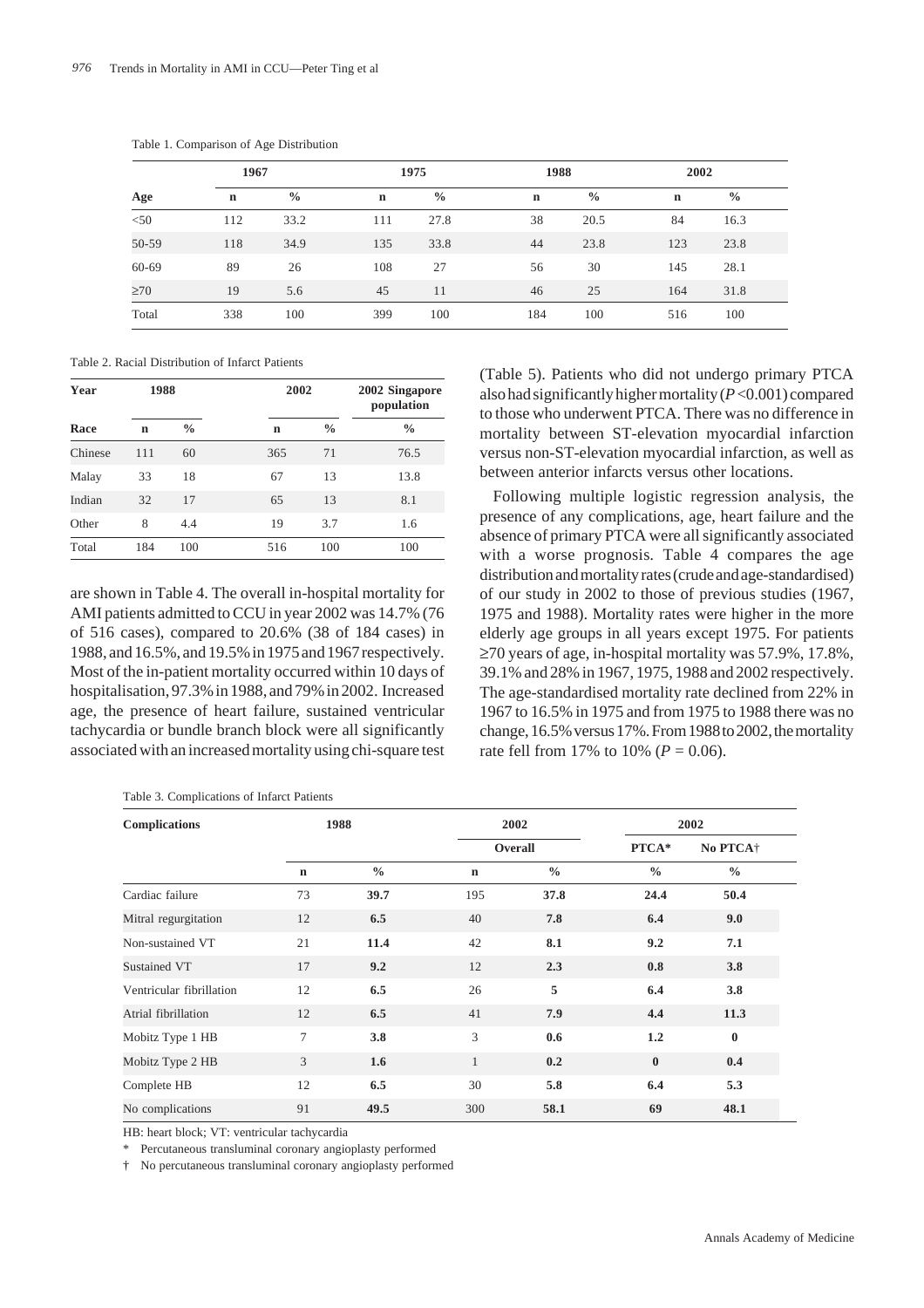|                                              | 1967          | 1975          | 1988          | 2002          |                  |                      |
|----------------------------------------------|---------------|---------------|---------------|---------------|------------------|----------------------|
|                                              |               |               |               | Overall       | PTCA*            | No PTCA <sup>+</sup> |
| Age (y)                                      | $\frac{0}{0}$ | $\frac{0}{0}$ | $\frac{0}{0}$ | $\frac{0}{0}$ | $\frac{0}{0}$    | $\frac{0}{0}$        |
| < 50                                         | 12.5          | 11.7          | 10.5          | 4.2           | $\boldsymbol{0}$ | 14.3                 |
| 50-59                                        | 16.1          | 14.8          | 15.9          | 6.5           | 5.3              | 8.3                  |
| $60 - 69$                                    | 24.7          | 23.2          | 16.1          | 12.4          | 5.6              | 18.9                 |
| $>=70$                                       | 57.9          | 17.8          | 39.1          | 28            | 10.4             | 35.3                 |
| Overall                                      | 19.5          | 16.5          | 20.6          | 14.7          | 5.2              | 23.7                 |
| Age-standardised to<br>1975 age distribution | 22            | 16.5          | 17            | 10            | <b>NA</b>        | <b>NA</b>            |

|  | Table 4. Comparison of Mortality by Age-specific Distribution |
|--|---------------------------------------------------------------|
|  |                                                               |

Percutaneous transluminal coronary angioplasty (PTCA) performed

† No percutaneous transluminal coronary angioplasty performed

### **Discussion**

Our study documents an apparent decline in the overall inpatient mortality of AMI patients admitted to the CCU over the years from 1967 to 2002. The age-standardised mortality (Table 4) shows that this decline has occurred despite an increasing proportion of elderly infarct patients, who generally have more complications and poorer survival. In general, age-specific mortality rates also appear to have progressively improved in all age groups over the years.

Our findings are similar to those reported in the literature describing a fall in in-hospital mortality over the years. $8-14$ Several registry studies have shown decline in short-term mortality between the early and late 1980s, as well as the 1990s.<sup>26-29</sup> Dauerman et al<sup>26</sup> showed a decline in O-wave myocardial infarction mortality over a period of 10 years (1986-1988 to 1995-1997) of 19% to 14%.26

The changing age profile of AMI patients admitted to CCU has been previously described.15-17,26 There has been an increase in the number of elderly patients while the proportion of patients aged <50 years old have shown a decreasing trend over the 4 periods (Table 1). The increasing trend in the proportion of elderly infarct patients is likely to be due to an ageing population, as well as possible differences in the patterns of patients seeking and obtaining medical treatment and hospitalisation over the years. It is essential that the current management of AMI take into consideration the growing proportion of elderly patients who account for most of the mortality and morbidity.<sup>30-33</sup>

In our study, age was shown to be a powerful predictor of mortality and heart failure, as previously reported elsewhere.34-36 However, there appears to have been improvement in the mortality of elderly infarct patients over the years. In addition, when primary PTCA was performed, the mortality rate in 2002 for this group was only 10.4% (Table 4). Other independent prognostic factors of mortality include the presence of any complications, the presence of heart failure and the absence of PTCA (Table 5). The mortality rates of patients correlated closely to the degree of heart failure and Killip classification. In our population, class I heart failure had a mortality of 3.4%, class III, 35% and class IV, 82%. These results are comparable to the findings by Killip and Kimball.<sup>22</sup>

One exception to the general trend of improvement in age-specific mortality rates was the finding of a lower mortality for those over 70 years old in 1975. Although it is speculative, one possible explanation is variation in CCU admission policy, with stricter criteria for admission for elderly patients, perhaps excluding sicker and more elderly patients at that period. Indeed, the earlier study on CCU outcomes in 1967 found that elderly AMI patients have a poor prognosis, and on that basis, suggested that admission criteria to the CCU should be reviewed.

The higher proportion of Indian patients in our study population compared to the general population has been previously documented in other studies.<sup>37</sup> Mechanisms that have been suggested to account for a higher risk of AMI in Indians include a higher prevalence of diabetes and lower high-density lipoprotein cholesterol levels.<sup>38</sup> Of note, the proportion of Indians appears to have declined from 1988 (17%) to 2002 (13%).

The proportion of infarcts classified as non-ST-elevation myocardial infarction in 2002 was higher than the proportion of infarcts classified as non-Q-wave in 1988. Although non-ST-elevation myocardial infarction and non-Q-infarct are not directly equivalent, this comparison allows us to examine trends in the presentation of AMI. The higher proportion of non-ST-elevation myocardial infarction may be due to improved diagnostic capabilities due to the introduction of cardiac troponins, a more sensitive chemical marker of myocardial injury.<sup>39-40</sup>

Patients who underwent primary PTCA also had an overall lower incidence of complications, and a much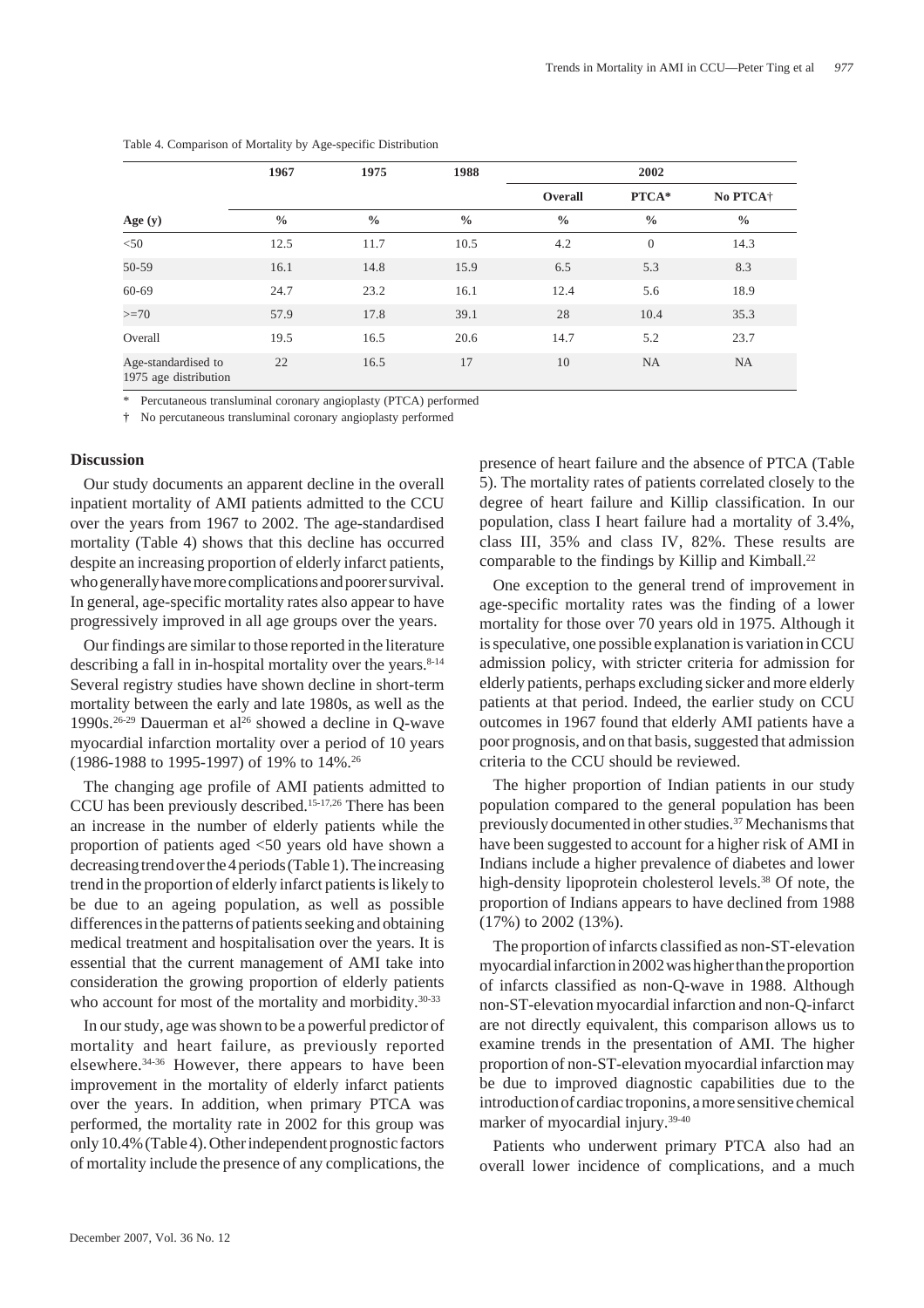#### Table 5. Risk Factors for Mortality

| Factor               |               | Mortality (%) | $P$ value |
|----------------------|---------------|---------------|-----------|
| Age $(y)$            | < 50          | 4.8           |           |
|                      | 50-59         | 6.5           |           |
|                      | $60 - 69$     | 12.4          | < 0.001   |
|                      | $\geq 70$     | 28            |           |
| Gender               | Male          | 13.7          | 0.325     |
|                      | Female        | 17.1          |           |
| Race                 | Chinese       | 14.8          |           |
|                      | Malay         | 11.9          | 0.877     |
|                      | Indian        | 16.9          |           |
|                      | Other         | 15.8          |           |
| <b>Diabetes</b>      | Present       | 15.9          | 0.549     |
|                      | Absent        | 14            |           |
| Hypertension         | Present       | 14.8          | 0.967     |
|                      | Absent        | 14.6          |           |
| Heart failure        | Present       | 31.8          | < 0.001   |
|                      | Absent        | 4.4           |           |
| Mitral regurgitation | Present       | 25            | 0.056     |
|                      | Absent        | 13.9          |           |
| Bundle branch block  | Present       | 32.1          | 0.008     |
|                      | Absent        | 13.7          |           |
| <b>Sustained VT</b>  | Present       | 100           | < 0.001   |
|                      | Absent        | 12.7          |           |
| Complete heart block | Present       | 23.3          | 0.171     |
|                      | Absent        | 14.2          |           |
| Type of infarct      | <b>STEMI</b>  | 13.6          | 0.871     |
|                      | <b>NSTEMI</b> | 14.2          |           |
| Site of infarct      | Anterior      | 13.1          | 0.759     |
|                      | Others        | 14.2          |           |
| Complications        | Present       | 29.2          | < 0.001   |
|                      | Absent        | 4.3           |           |
| Primary PTCA         | Performed     | 5.2           | < 0.001   |
|                      | Not performed | 23.7          |           |

PTCA: percutaneous transluminal coronary angioplasty; VT: ventricular tachycardia

lower mortality. Almost half (48%) of the patients who underwent primary PTCA were 60 years of age and older, and about one-fifth (19%) were 70 years of age and older. This reflects the policy of our institution to treat AMI aggressively with percutaneous intervention whenever indicated, regardless of age. Although the lower mortality and complication rate for patients who underwent PTCA suggests a benefit from this treatment, this is an observational study, and there are confounding factors (e.g., earlier presentation, patient selection that may also explain this finding). Other factors, such as the beneficial effect of new therapeutic drugs introduced since the early 1980s and their more widespread use, such as the use of aspirin, heparin, beta-blockers and angiotensin converting enzymeinhibitors, as well as the introduction of clopidogrel and low-molecular weight heparin in the late 1990s, may also have contributed to improved outcome over time.

### *Limitations*

This is an observational study of AMI patients admitted to the CCU and does not allow us to establish a causal relationship between different medical variables, treatments and patient outcomes. There was no age limit to CCU admission in 1988 and 2002, and the admission criteria were generally similar. However, we do not have data on the admission policies in 1967 and 1975. In making comparisons between different time periods, it is difficult to exclude the effects of variation in the patterns of admission policies, as well as differences in the delay before admission following infarction between different periods. Other changes in population risk factors and general health cannot be controlled for. Better emergency response with faster arrival to hospital may have resulted in less severe presentation or fewer sick patients admitted to the CCU in 2002. These may have resulted in differences in the initial population at risk in the CCU and may confound any comparisons made between the different years. Our study in 2002 represents data collected over the period of 1 year; compared to a period of 4 months in 1988, and the data from 1976 and 1975 were collected over more than a year each. Despite these differences, there seems to be a consistent trend observed between the studies.

#### **Conclusion**

Our study reveals that the proportion of elderly AMI patients in the CCU has increased over the years. Despite this increasing age of AMI admissions to CCU, it is reassuring that the prognosis of AMI patients hospitalised in the CCU has improved. One major change in practice has been the use of primary PTCA, which was performed in 48% of patients admitted to our CCU in 2002, and appears to be associated with a better outcome. Despite these improvements, AMI continues to be a serious and potentially fatal condition, and further efforts are needed to reduce mortality.

#### **REFERENCES**

- 1. Indications for fibrinolytic therapy in suspected acute myocardial infarction: collaborative overview of early mortality and major morbidity results from all randomised trials of more than 1000 patients. Fibrinolytic Therapy Trialists' (FTT) Collaborative Group. Lancet 1994;343:742.
- 2. Collins R, Peto R, Baigent C, Sleight P. Aspirin, heparin and fibrinolytic therapy in suspected myocardial infarction. N Engl J Med 1997;336: 847-60.
- 3. Greenbaum RA, Morris R, Sritara P, Shanit D, Chan KL. Reduced inhospital mortality from acute myocardial infarction with general adoption of thrombolytic treatment in the North West Thames health region 1979-